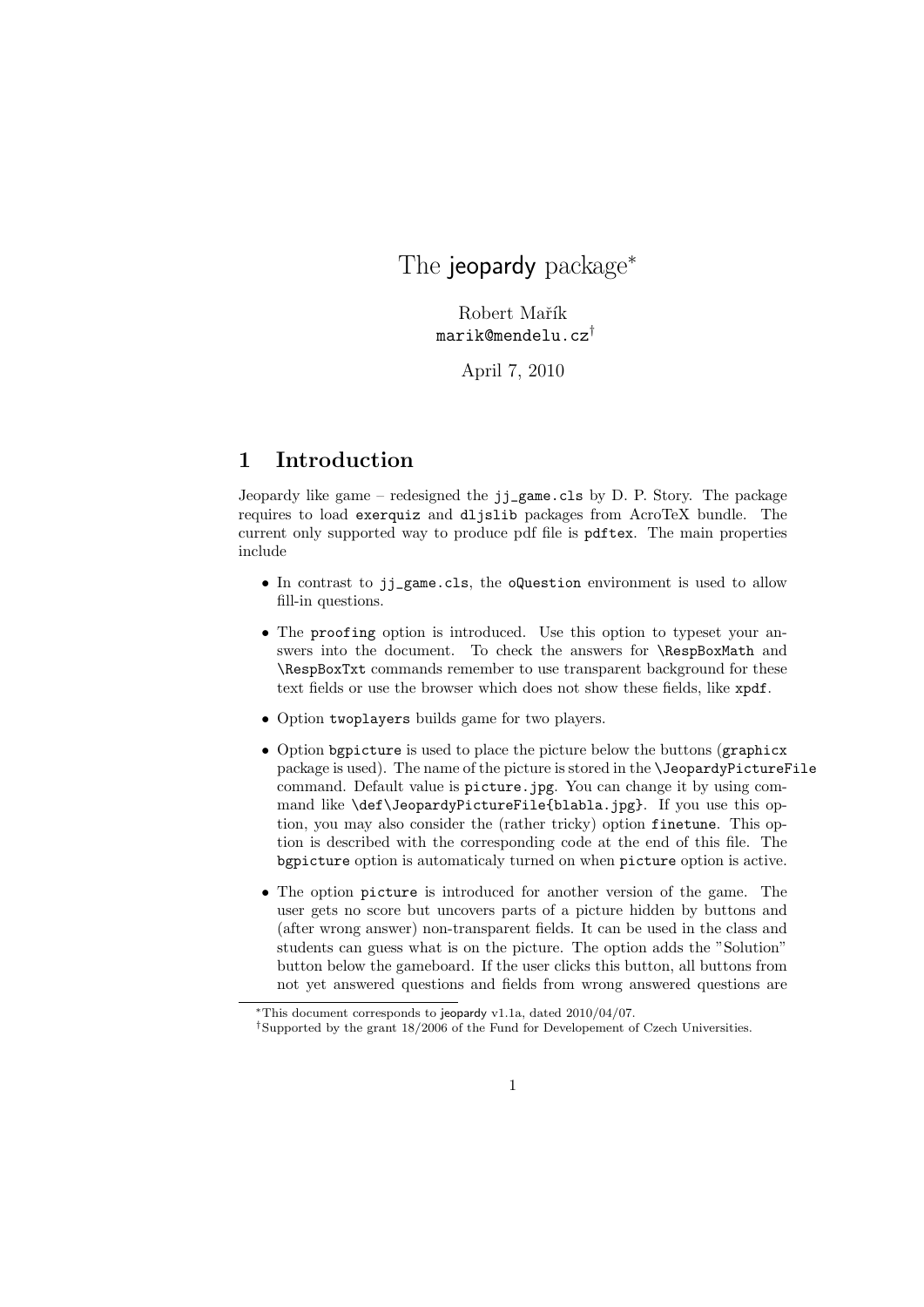hidden and the picture is fully visible. After the second click on this button, a \ChampionMsg is shown. This can be used for example to store the name of a person on the picture.

- The user is not allowed to browse pages of the game without clicking in gameboard. We use the (not portable) \pdfpageattr command to achieve this behavior. This can be turned off by allowpeeking option.
- The evalonblur option may be used. This concerns filling forms for \RespBoxTxt and \RespBoxMath questions and the following problem with switching keyboard layout: When filling the text field, if user switches the keyboard layout<sup>1</sup> using keyboard shortcut on Linux, the (not yet finished and hence incorrect) answer is evaluated and marked as wrong. Known workarounds:
	- The user should erase the contents of the field completely, switch the keyboard, click into the field and type his/her answer.
	- The user should change keyboard using mouse and Gnome applet.
	- The author can compile the file with evalonblur option. The answer is evaluated after shift+click-ing outside the field.

This package has been tested on Texlive2005+Linux (pdfeTeXk, Version 3.141592- 1.30.4-2.2 (Web2C 7.5.5)), with exerquiz 2006/18/06 v6.05e.

## 2 Usage

To instal the style run latex jeopardy.ins from the directory with jeopardy.dtx. You get files jeopardy.sty and jeopardy.cfg. Copy both files where LATEX finds them and include your customizations into jeopardy.cfg.

For sample file look at the files game\*.tex. The number of questions and categories is written into aux file and stored in macros \NumberOfQuestions and \NumberOfCategories. From this reason, the file has to be two times pdflatexed to build the game. The aux file contains also definitions for the category names. These names are not used when picture option is active.

\MakeGameBoard Macro \MakeGameBoard typesets the game board. This should be at the begin of the file and followed by category environments. The dimensions of cells are \CellWidth and \CellHeight. The user can set these dimensions after \begin{document} or with the \SetGameWidth and \SetGameHeight commands. Write e.g. \SetGameHeight{10cm}. The fields are created via \pushButton and \textField commands and the user may change the default behavior using command available in the package **eforms**, sty. The colors for wrong and right messages are set in exerquiz package and stored in \correctColor and \wrongColor macros. The tokens registers \GrandPoohbahtoks, \Celltoks and \Scoretoks are used to build the GrandPoohbah field (see below), cell fields and score field.

<sup>&</sup>lt;sup>1</sup> necessary, for example, to write powers on Czech keyboard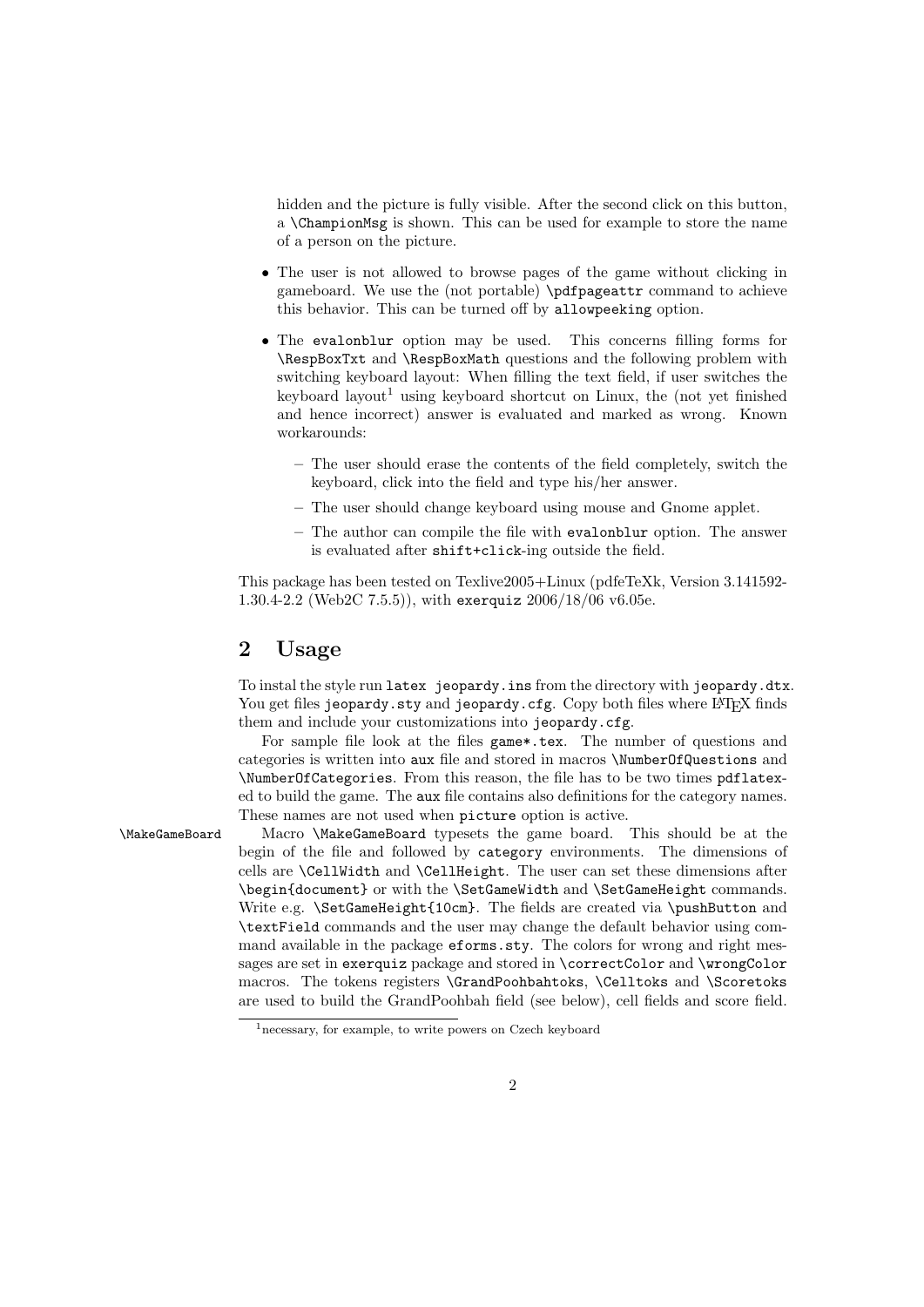You can set it by e.g. \GrandPoohbahtoks{\Q{0}\textColor{1 0 0 rg}}. All these registers are empty by default. The exception is if the picture option is used, the  $\C{ellts}$  is set to  $\BG{0 0 0}$ . If you change it, remember to use non-transparent background for cells!

\AfterGameBoard Macro \AfterGameBoard is execuetd between gameboard and score field. \everyCategoryHead Tokens register \everyCategoryHead is used at the begin of every category

head. You can set it by something like \everyCategoryHead{\textrm\footnotesize} \JeopardyTitle The \JeopardyTitle macro contains the title of the game. The title is the hyperlink anchor used to return from questions to the gameboard. You can set it by e.g. \def\JeopardyTitle{The title of the game}.

category The category environment has one parameter – the name of the category. It encloses question environments. The category name is not used if the picture option is active. In this case the name is replaced by the capital letter A, B, C, . . . . In this case you (or your students) can refer to the fields like on chessboard.

question The question environment contains a question and answers for multiple choice questions. The answers are introduced by \Ans0 (wrong answers) or \Ans1 (correct answers). The environment includes an oQuestion environment and hence it may contain \RespBoxMath or \RespBoxTxt command.

\Goal If the user finishes the game with at least \Goal points, a hidden banner (GrandPoohbah field) with message stored in \ChampionMsg command is shown. The default initial value 45\*(1+numQuestions)\*numQuestions\*numCategories\*\JeopardyScaleFactor means 90 percent of the maximal point score. The banner has height \GrandPoohbahHeight. This macro is not used if the option picture is active. In this case the \ChampionMsg should contain the name of the picture (for example the name of the person on photograph) and it can be shown by doubleclicking "Solution" button at the bottom.

\SetGameWidth Macro \SetGameWidth sets the \GameWidth register with the width of the game desk. It evaluates the width of cells as quotient of the parameter of the macro and the number of categories. Macro \SetGameHeight works in a similar way if the option picture is not active. If the option picture is active, the height of the game is evaluated from the dimensions of the picture. The width of the picture is scaled into \GameWidth and the height is established from the height of the scaled picture.

## 3 Implementation

Check that we use pdflatex and both exerquiz and dljslib packages are loaded.

```
1 \langle *package \rangle\overline{2}3 \ifx\shortquiz\undefined
4 \PackageWarning{Jeopardy}{!!!!!!!!!!!!! Load exerquiz package !!!!!!!!!!!}
5 \def\finito{\@@end}
6 \expandafter\finito\fi
7
8 \ifx\dljsRegister\undefined
```
9 \PackageWarning{Jeopardy}{!!!!!!!!!!!!! Load dljslib package !!!!!!!!!!!}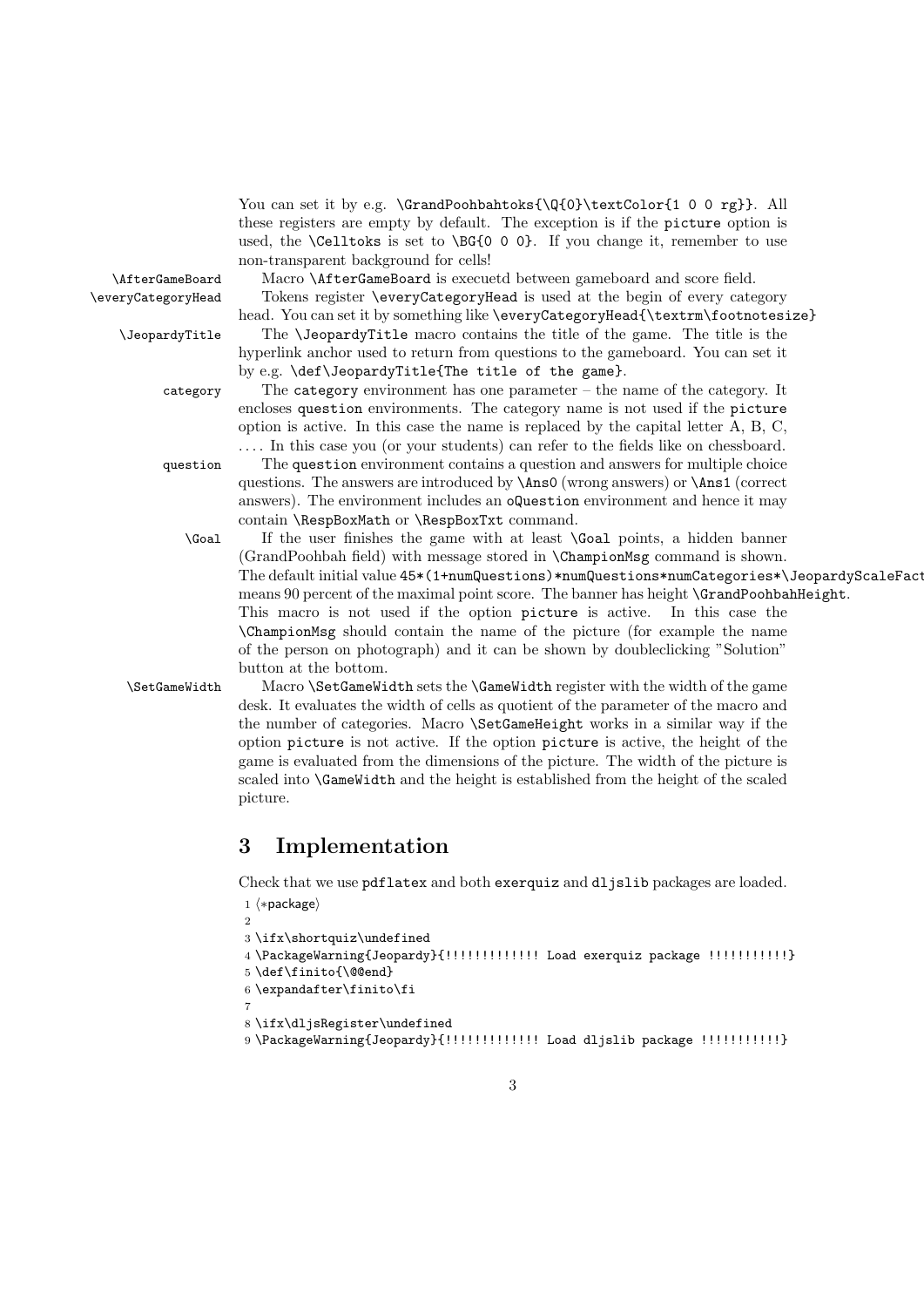```
10 \def\finito{\@@end}
11 \expandafter\finito\fi
12
13 \if\eq@drivernum1%%% pdftex
14 \typeout{*** using pdftex option ***}
15 \def\JeopardyNoPeekCommand{
16 \edef\ThisPage{/AA<</O<</S/JavaScript/JS(kontrola(
17 \the\QuestCount,\the\CatCount);)>> >>}
18 \global\pdfpageattr=\expandafter{\ThisPage}%<br>19 \
19 }
20 \else
21 \def\JeopardyNoPeekCommand{}
22 \typeout{!!!!!!!!!!!!!!!!!!!!!!!!!!!!!!!!!!!!!!!!!!!!!!!!!!!!!!!!!!!!!}
23 \typeout{!!!!!!!! The package has been tested with pdflatex only.}
24 \typeout{!!!!!!!! Use pdflatex drivers in eforms.sty and exerquiz.sty.}
25 \typeout{!!!!!!!! On your own risk you can use other drivers
26 with *allowpeeking* option.}
27 \PackageWarning{Jeopardy}{No pdftex drivers for eforms and exerquiz}
28 \fi
29
30 \RequirePackage{multido}
31
32 \DeclareOption{czech}{
33 \def\formessage{za}
34 \def\Scoremessage{Body}
35 \def\fairmsg{Nesidit! Odpovidate na jinou otazku!}
36 \def\who@answers@msg#1{Odpovida hrac #1}
37 \def\RightWrongMessages{
38 aCM = new Array\39 ( "Spravne! Jen tak dal!",
40 "Vyborne! Gratuluji!",
41 "Dobre! Pokracujte ve spravne nacate praci!",
42 "Ano, ano, ano, ano!",
43 "Spravne! Zkuste i tezsi otazky",
44 "Spravna odpoved!",
45 "Presne tak! Ziskavate dalsi body"
46 );
47 aEM = new Array\
48 ( "To neni spravne! Zkuste jinou otazku.",
49 "Chyba. Nehadejte!",
50 "Prosim! Prosim! Premyslejte nez odpovite!",
51 "Dalsi chyba! Hadanim se daleko nedostanete!",
52 "Ale ne! Kdepak! Body dolu.",
53 "Ne, zkuste jinou otazku.",
54 "Zase spatne! Bohuzel, vase konto se opet snizuje!"
55 );}
56 \def\NotAllowedMesssage{"Nesmite menit odpovedi!"}
57 \def\RightMessage{Spravne}
58 \def\WrongMessage{Spatne}
59 \def\JeopardyTitle{Tituln\'\i{} strana}
```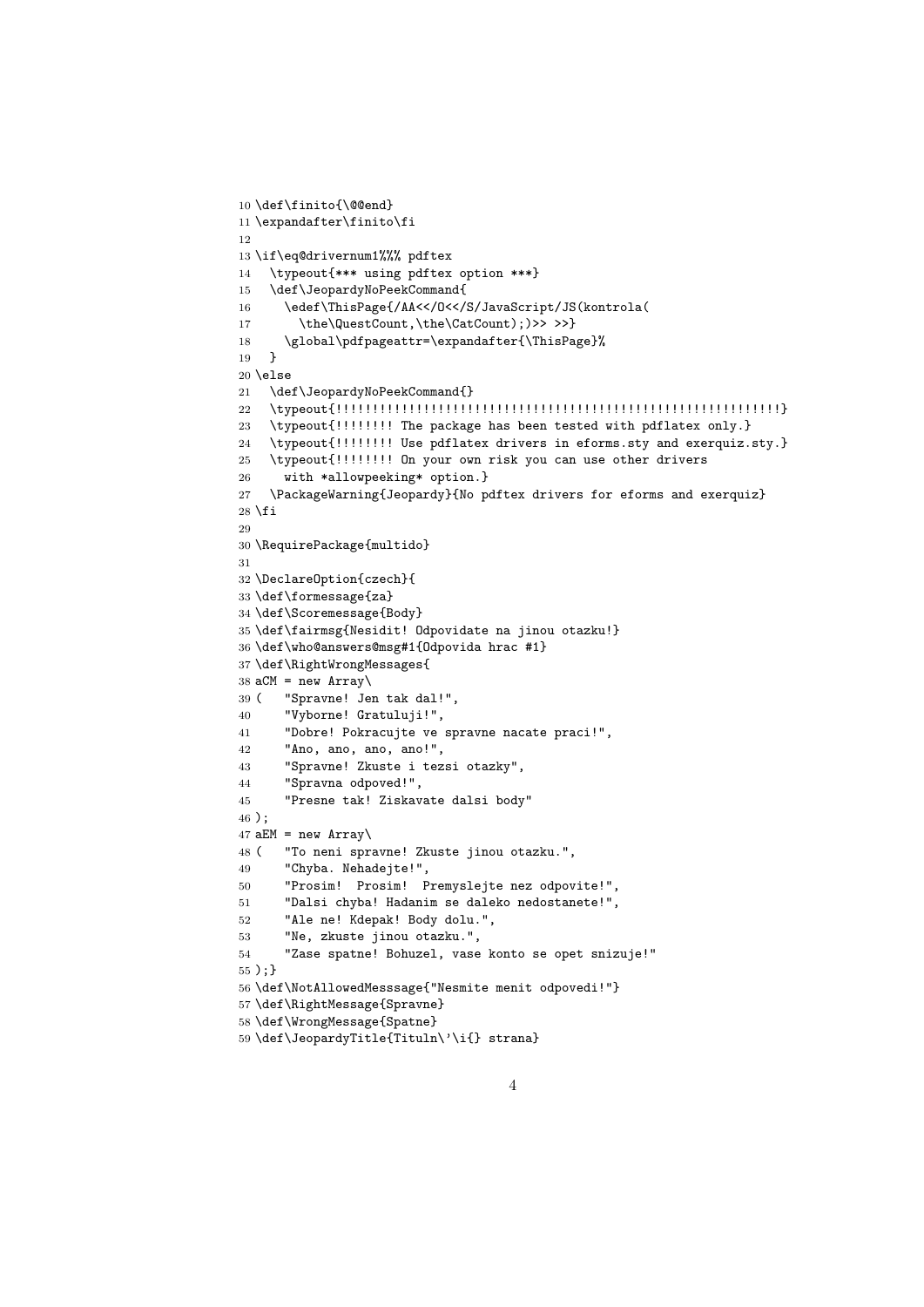```
60 \def\ChampionMsg{Bravo! Mistr nad mistry!}
61 }
62
63 \def\formessage{for}
64 \def\Scoremessage{Score}
65 \def\NotAllowedMesssage{"Changing your answer is not allowed!"}
66 \def\RightMessage{Right}
67 \def\WrongMessage{Wrong}
68 \def\fairmsg{Play Fair! Answer the question you have clicked!}
69 \def\who@answers@msg#1{Player #1}
70 \def\RightWrongMessages{
71 aCM = new Array
72 ( "That's Right! Way to go, Kiddo!",
73 "Wonderfully Done! Congrats!",
74 "Very Good! Keep up the good work!",
75 "Good, good, good, good!",
76 "Gee, you're smart! Try a harder one!",
77 "You're pretty sharp! Continuez, s'il vous pla\string\356t!",
78 "You're the tops! But wait...try another."
79 );
80 aEM = new Array
81 ( "That's wrong! Sorry. Try Again.",
82 "Error again. Don't guess, I'm watching!",
83 "Please! Please! Work it out first!",
84 "An error has insinuated itself into your calculations. Recalibrate your thinking!",
85 "Bah! Humbug! You're haunted by Errors!",
86 "Try again. This time with order and method.",
87 "Wrong again! Use your little gray cells!"
88 );
89 }
90 \def\JeopardyTitle{Jeopardy Game}
91 \def\ChampionMsg{You are a Champion!}
92
93 \newif\ifJeopardyNoPeeking
94 \JeopardyNoPeekingtrue
95 \DeclareOption{allowpeeking}{\JeopardyNoPeekingfalse}
96
97 \newif\ifEvalOnBlur
98 \EvalOnBlurfalse
99 \DeclareOption{evalonblur}{\EvalOnBlurtrue}
100
101 \newif\ifdouble \doublefalse
102 \def\JeopardyScaleFactor{1}
103 \DeclareOption{double}{\doubletrue\def\JeopardyScaleFactor{2}}
104
105 \newif\ifoneplayer \oneplayertrue
106 \DeclareOption{twoplayers}{\oneplayerfalse}
107
108 \newif\if@jeopardyFineTune \@jeopardyFineTunefalse
109 \DeclareOption{finetune}{\@jeopardyFineTunetrue}
```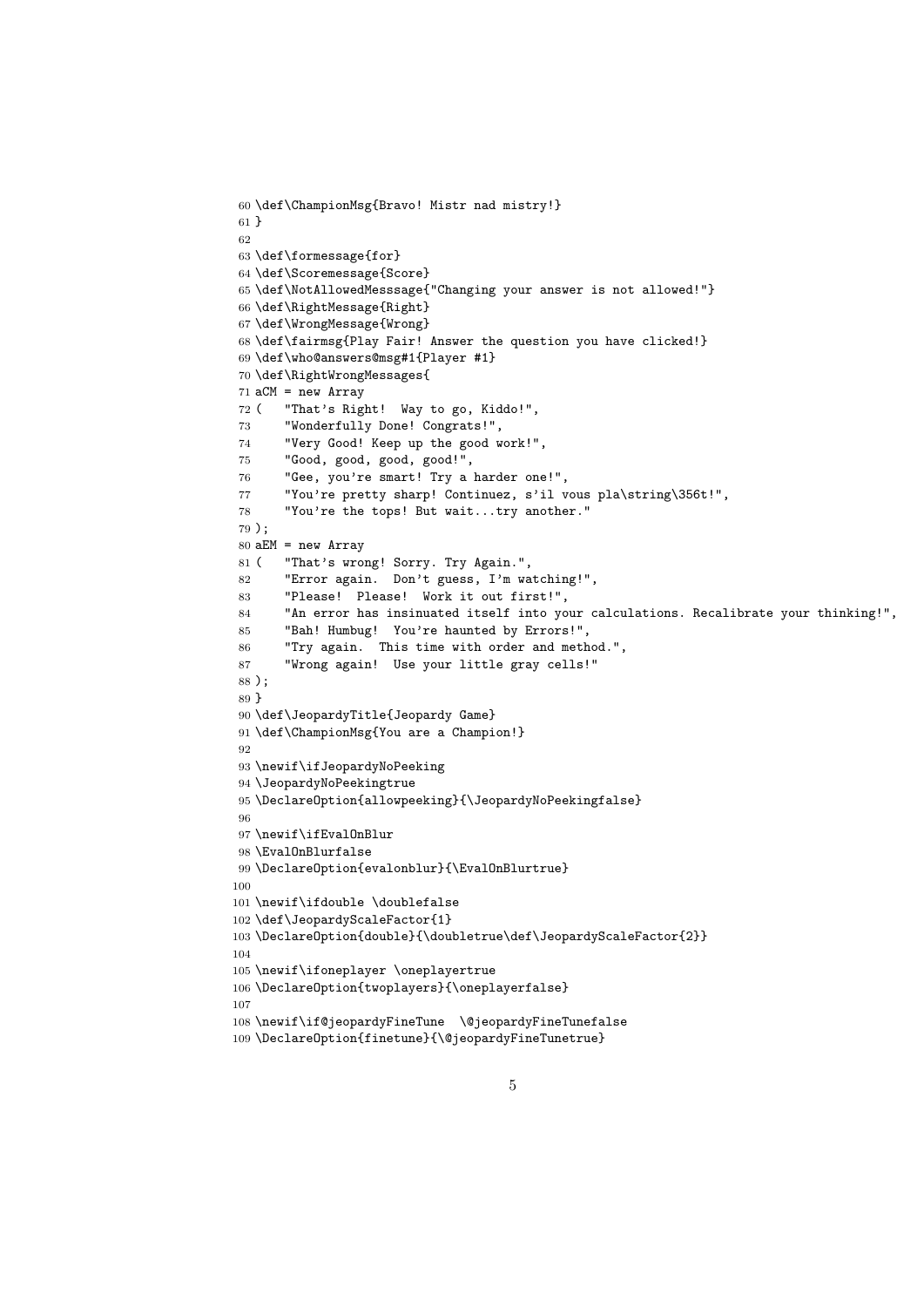```
110
111 \DeclareOption{proofing}{\eq@proofingtrue \JeopardyNoPeekingfalse}
112 \definecolor{webgreen}{rgb}{0,.5,0}
113
114 \newif\if@jeopardyBgPicture
115 \@jeopardyBgPicturefalse
116 \DeclareOption{bgpicture}{\@jeopardyBgPicturetrue \everyPushButton{\BC{}}}
117
118 \newif\if@jeopardyPicture
119 \@jeopardyPicturefalse
120 \def\Picture{0}
121 \DeclareOption{picture}{\def\Picture{1}\def\formessage#1.{}%
122 \@jeopardyPicturetrue
123 \@jeopardyBgPicturetrue
124 \Celltoks{\BG{0 0 0}}
125 \everyPushButton{\BC{}}
126 }
127
128
129 \newtoks\GrandPoohbahtoks
130 \newtoks\Scoretoks
131 \newtoks\Celltoks
132 \newtoks\Radiotoks
133 \newtoks\Playertoks
134
135
136 \ProcessOptions
We load graphicx package for inserting bitmaps.
137 \if@jeopardyBgPicture
138 \RequirePackage{graphicx}
139 \fi
140
141 \sqTurnOffAlerts
142
143 \newcount \CatCount
144 \newcount \QuestCount
145 \newcount \NumberOfCategories
146 \newcount \NumberOfQuestions
147 \newcount \QuestCountA \QuestCountA=-1
148 \newcount \AnswerCount
149 \newcount \OQuestionCount
150 \newcount \temporarycount
151 \newcounter{tempcounter}
152 \everyRespBoxMath{\BG{1 1 1}}
153 \everyRespBoxTxt{\BG{1 1 1}}
154
155 \newlength \GrandPoohbahHeight
156 \GrandPoohbahHeight = 10pt
```

```
157
```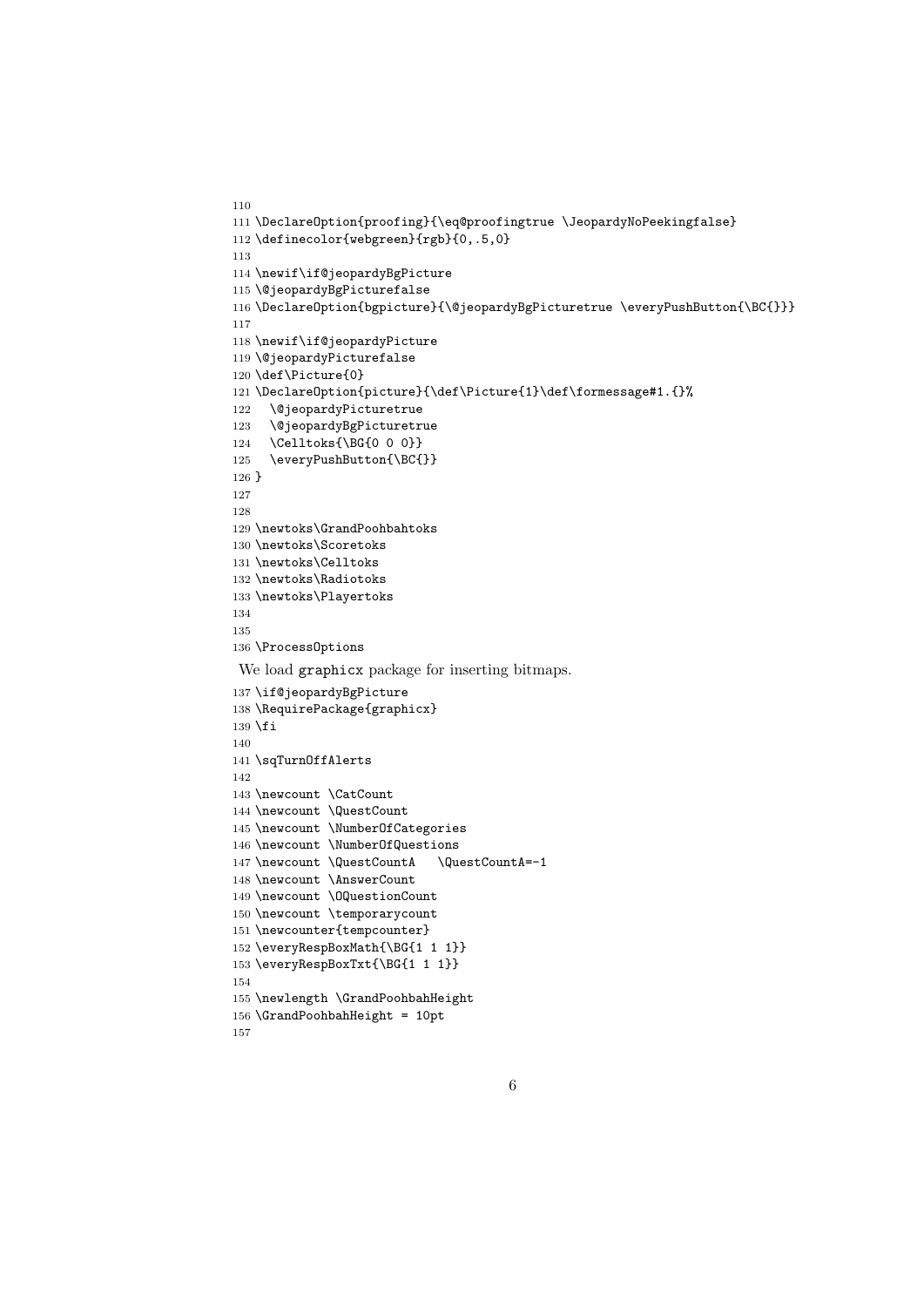Macros for setting game width and height.

```
158 \newlength\GameWidth
159 \newlength\GameHeight
160 \newlength\CellWidth
161 \newlength\CellHeight
162 \newlength\ScoreCellHeight
163 \def\SetGameWidth#1{\GameWidth=#1\relax
164 \CellWidth=\GameWidth
165 \ifnum\NumberOfCategories=0
166 \divide\CellWidth by 10
167 \else
168 \divide\CellWidth by \NumberOfCategories
169 \overrightarrow{fi}170 }
171 \def\SetGameHeight#1{\GameHeight=#1\relax
172 \CellHeight=\GameHeight
173 \ifnum\NumberOfCategories=0
174 \divide\CellHeight by 10
175 \else
176 \divide\CellHeight by \NumberOfQuestions
177 \fi
178 \ScoreCellHeight=\CellHeight
179 }
```
We do some basic initializations for dimensions of gameboard.

```
180 \AtBeginDocument{
```

```
181 \SetGameWidth{0.8\linewidth}
182 \SetGameHeight{0.6\textheight}
183 }
```
Macros to typeset the picture. The default name of the picture is picture.jpg. You can redefine the command \insertJeopardyPicture to replace the picture e.g. by a text written in T<sub>E</sub>X. To do this, replace the  $\infty$  include graphics command by something else, e.g. minipage environment.

```
184 \newbox\JeopardyPictureBox
185 \def\JeopardyPictureFile{picture.jpg}
186 \def\insertJeopardyPicture{%
187 \setbox\JeopardyPictureBox=%
188 \hbox{\includegraphics[width=\GameWidth]{\JeopardyPictureFile}}%
189 \SetGameHeight{1.02\ht\JeopardyPictureBox}%
190 \dimen0=\CellHeight
191 \dimen1=0.5\dimen0
192 \hbox to 0 pt{\vbox to 0 pt{\kern -\dimen1\box\JeopardyPictureBox\vss}\hss}%
193 }
194
```
We define category and question environments. We read the names of the categories from the aux file and store these names in macros. These names are not used when picture option is active. In this case we convert the number of category into capital letter.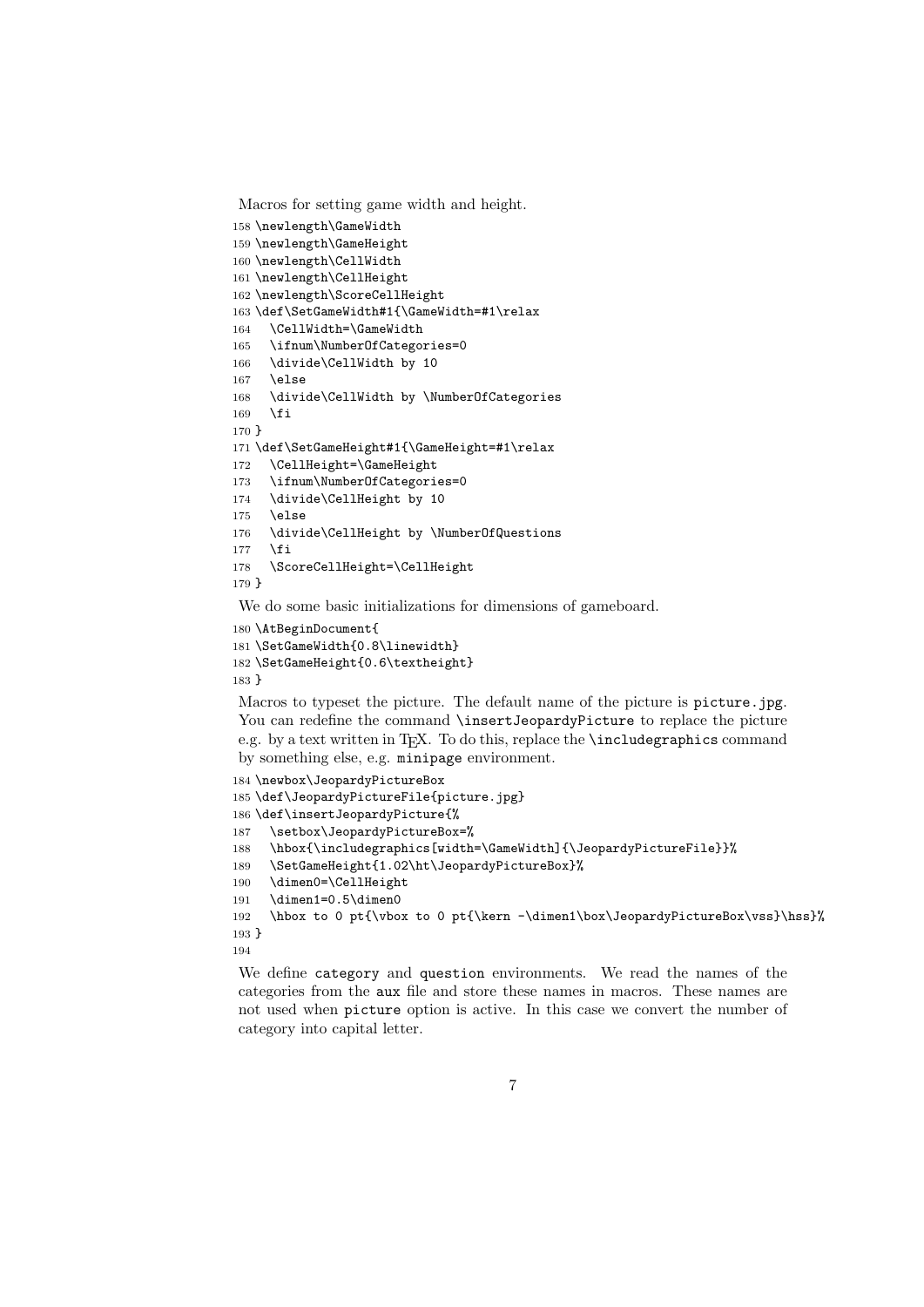```
195 \if@jeopardyPicture
196 \def\CategoryNameDef#1#2{%
197 \setcounter{tempcounter}{#1}%
198 \expandafter\xdef\csname CategoryName#1\endcsname{%
199 \Alph{tempcounter}\strut}}%
200 \else
201 \def\CategoryNameDef#1#2{%
202 \expandafter\gdef\csname CategoryName#1\endcsname{#2}}%
203 \text{ } \text{ } \text{ } 261204
```
The category environment simply increases the counter, writes the name into aux file and checks the number of questions in the last category environment.

```
205 \newenvironment{category}[1]{%
206 \global\advance \CatCount by 1
207 \global\QuestCount=0
208 \immediate\write\@auxout{\string\CategoryNameDef{\the\CatCount}{#1}}%
209 - 3210 \frac{192}{20}211 \ifnum \QuestCountA=-1 \global\QuestCountA=\QuestCount
212 \else
213 \ifnum\QuestCountA=\QuestCount
214 \else
215 \PackageWarning{Jeopardy}
216 {Bad number of questions in Category \the\CatCount.}
217 \foralli
218 \setminus fi<br>219 }
219
```
question environment increases the counter, places the action to check that the page is opened from the gameboard, writes the title of the question and defines macro \Ans which typesets buttons with correct and incorrect answers. It also starts the oQuestion environment and hence the commands \RespBoxMath and \RespBoxTxt from exerquiz.sty can be used. At the end of the environment we close the oQuestion environment and start new page.

```
220 \newenvironment{question}{%
221 \global\advance \QuestCount by 1\relax
222 \AnswerCount=0
223 \ifJeopardyNoPeeking
224 \JeopardyNoPeekCommand
225 \fi
226 \begin{center}%
227 \hypertarget{\the\QuestCount\the\CatCount}%
228 {\csname CategoryName\the\CatCount\endcsname{} %
229 \formessage{} \the\QuestCount00.}%
230 \end{center}%
231 \def\Ans##1{\par
232 \ifnum\AnswerCount=0 \vskip\medskipamount\fi
233 \advance\AnswerCount by 1%
```

```
234 \setcounter{tempcounter}{\the\AnswerCount}%
```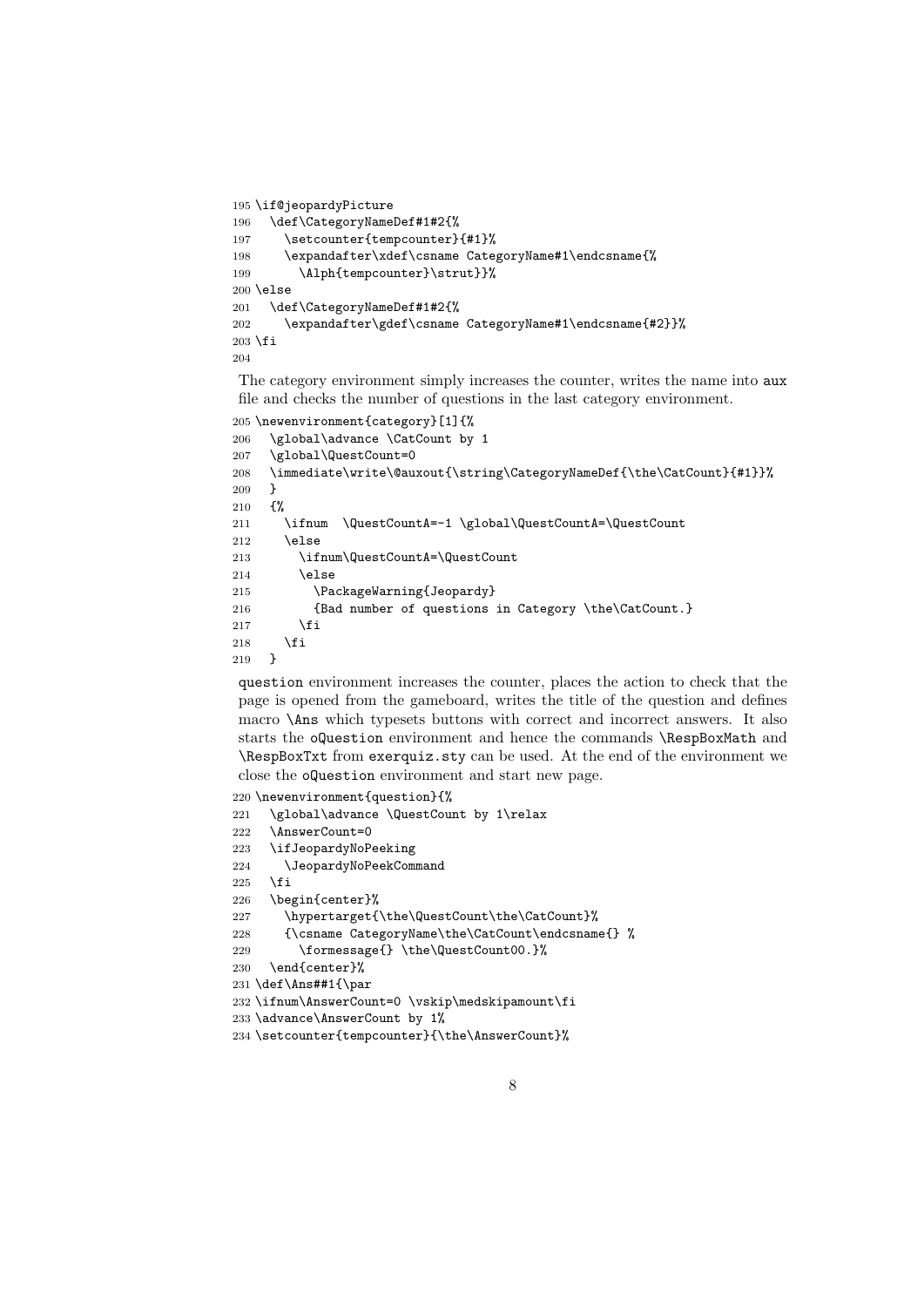```
235 \leavevmode\hbox to 0 pt{%
236 \hss
237 \ifeq@proofing \def\temp{##1}\if\temp1$\color{webgreen}\bullet$ \fi\fi
238 \pushButton[\CA{\alph{tempcounter}}%
239 \A{\JS{useranswer(##1,\the\QuestCount,\the\CatCount);}}]%
240 {{Answer\the\AnswerCount-\the\QuestCount-\the\CatCount}}%
241 {1.3em}{1.3em}%
242 \hskip1em}%
243 \leftskip2em}%
244 \begin{oQuestion}{Q\the\QuestCount\the\CatCount}%
245 }{\par\end{oQuestion}\newpage}
246
At the end of document we write the number of questions and categories into aux
file.
247 \AtEndDocument{
248 \immediate\write\@auxout{\string\global\string\NumberOfCategories=\the\CatCount}
249 \immediate\write\@auxout{\string\global\string\NumberOfQuestions=\the\QuestCount}
250 }
Here we redefine some internal macros of exerquiz.sty.
251 \ifEvalOnBlur
252 \def\@@RespBoxMathActions
253 {%
254 \AA{
255 \AAFormat{\eqFormatArg}%
256 \AAOnFocus{\JS{var retn = null;}}%
257 \AAOnBlur{\JS{retn = \processJSfunc(\rbArgs,\compareJSfunc);
258 if (event.shift){
259 if (retn==true) {useranswer(1,\the\QuestCount,\the\CatCount); }
260 else {if (retn==false) {useranswer(0,\the\QuestCount,\the\CatCount);}
261 else {app.alert("Probably a syntax error somewhere.");}}}
262 else
263 {app.alert("Exit the field with Shift+Click.");
264 this.getField("obj.\oField.\thequestionno").setFocus();
265 }
266 }
267 }
268 }
269 \def\@@RespBoxTxtActions
270 {%
271 \AA{\AAOnBlur{\JS{retn = ProcRespTxt(\rbTxtAlt);
272 if (event.shift){
273 if (retn==true) {useranswer(1,\the\QuestCount,\the\CatCount); }
274 else {if (retn==false) {useranswer(0,\the\QuestCount,\the\CatCount);}
275 else {app.alert("Probably a syntax error somewhere.");}}}
276 else
277 {app.alert("Exit the field with Shift+Click.");
278 this.getField("obj.\oField.\thequestionno").setFocus();
279 }} }%
280 \AAOnFocus{\JS{var retn = null;}}
```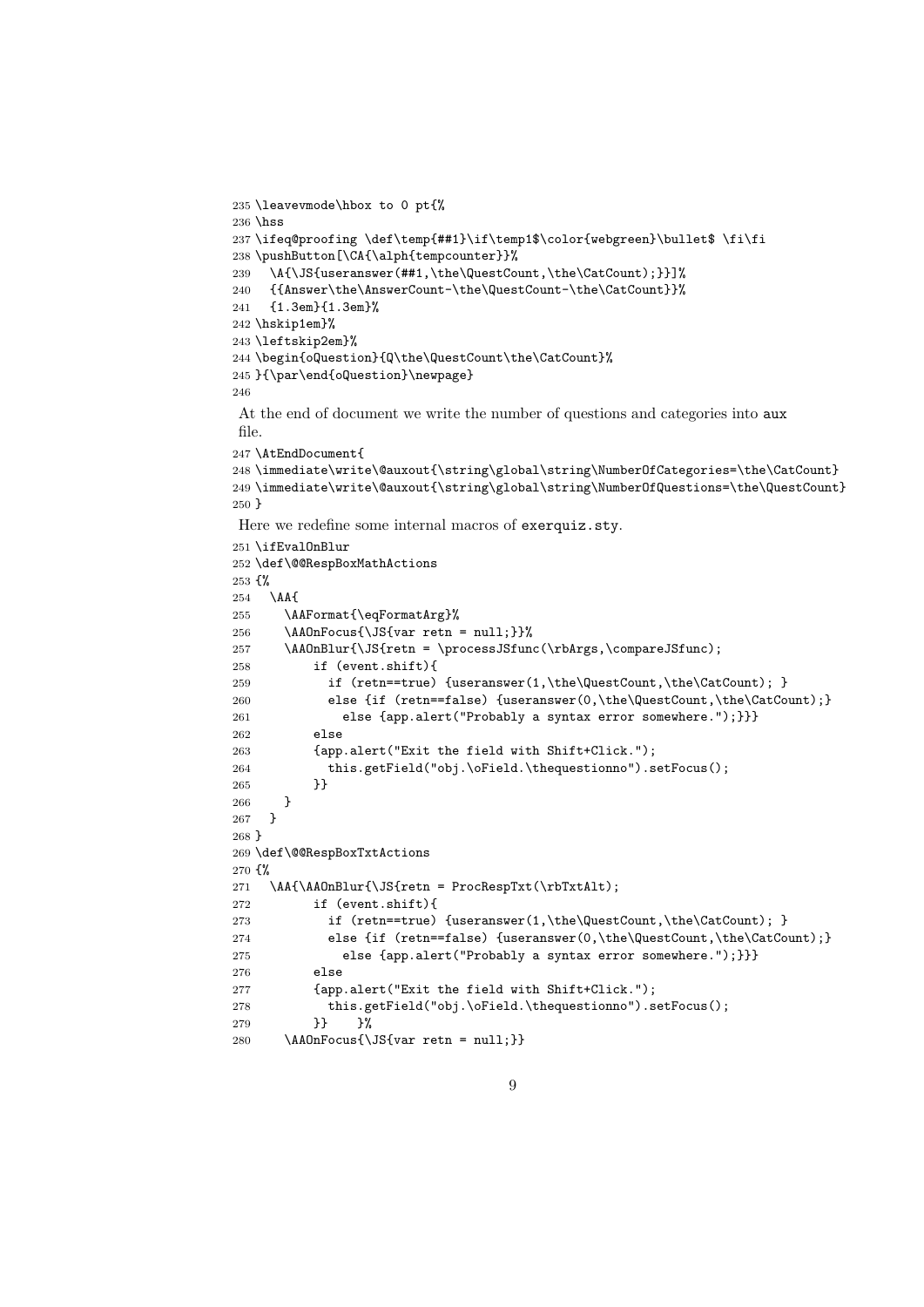```
281 }
282 }
283 \def\jsRespBox[#1]#2{%
284 \def\compareJSfunc{#1}\def\processJSfunc{#2}%
285 \ifeq@proofing\makebox[0pt][l]{\space\math@correctAnswer}\fi
286 \eq@TextField % send to the driver-dependent macro
287 \ \pushButton{button}{10bp}{10bp}}%
288 \def\eq@@RespBoxTxt{%
289 \ifeq@proofing\makebox[0pt][l]{\space\txt@correctAnswer}\fi
290 \eq@TextField
291 \ \pushButton{button}{10bp}{10bp}}%
292 \else
293 \def\@@RespBoxMathActions
294 \frac{1}{8}295 \AA{\AAKeystroke{if(event.willCommit) {
296 retn = \processJSfunc(\rbArgs,\compareJSfunc);
297 if (retn==true) {useranswer(1,\the\QuestCount,\the\CatCount); }
298 else {if (retn==false) {useranswer(0,\the\QuestCount,\the\CatCount);}
299 else {app.alert("Probably a syntax error somewhere.");}}}
300 }%
301 \AAFormat{\eqFormatArg}%
302 \AAOnFocus{\JS{var retn = null;}}%
303 }%
304 }%
305 \def\@@RespBoxTxtActions
306 {%
307 \AA{\AAKeystroke{if(event.willCommit) {
308 retn = ProcRespTxt(\rbTxtAlt);
309 if (retn==true) {useranswer(1,\the\QuestCount,\the\CatCount); }
310 else {if (retn==false) {useranswer(0,\the\QuestCount,\the\CatCount);}
311 else {app.alert("Probably a syntax error somewhere.");}}}
312 }%
313 \AAOnFocus{\JS{var retn = null;}}
314 }
315 }
316 \fi %%% \ifEvalOnBlur
Macro for typesetting the page with title (hyperref anchor), hidden GrandPoohbah
field and gameboard.
317 \newtoks\everyCategoryHead
318 \everyCategoryHead{}%
319 \def\MakeGameBoard{%
```

```
320 \begin{center}%
321 \hypertarget{GameBoard}{\JeopardyTitle}%
322
323 \edef\temp{\noexpand\textField[\noexpand\Ff{\noexpand\FfReadOnly}%
324 \noexpand\F{\noexpand\FHidden}%
325 \noexpand\Q{1}%
326 \noexpand\textSize{0}%
```

```
327 \vspace{-0.3cm} \noexpand\V{\Champ;inpionMsg}\the\GrandPoohbahtoks\%
```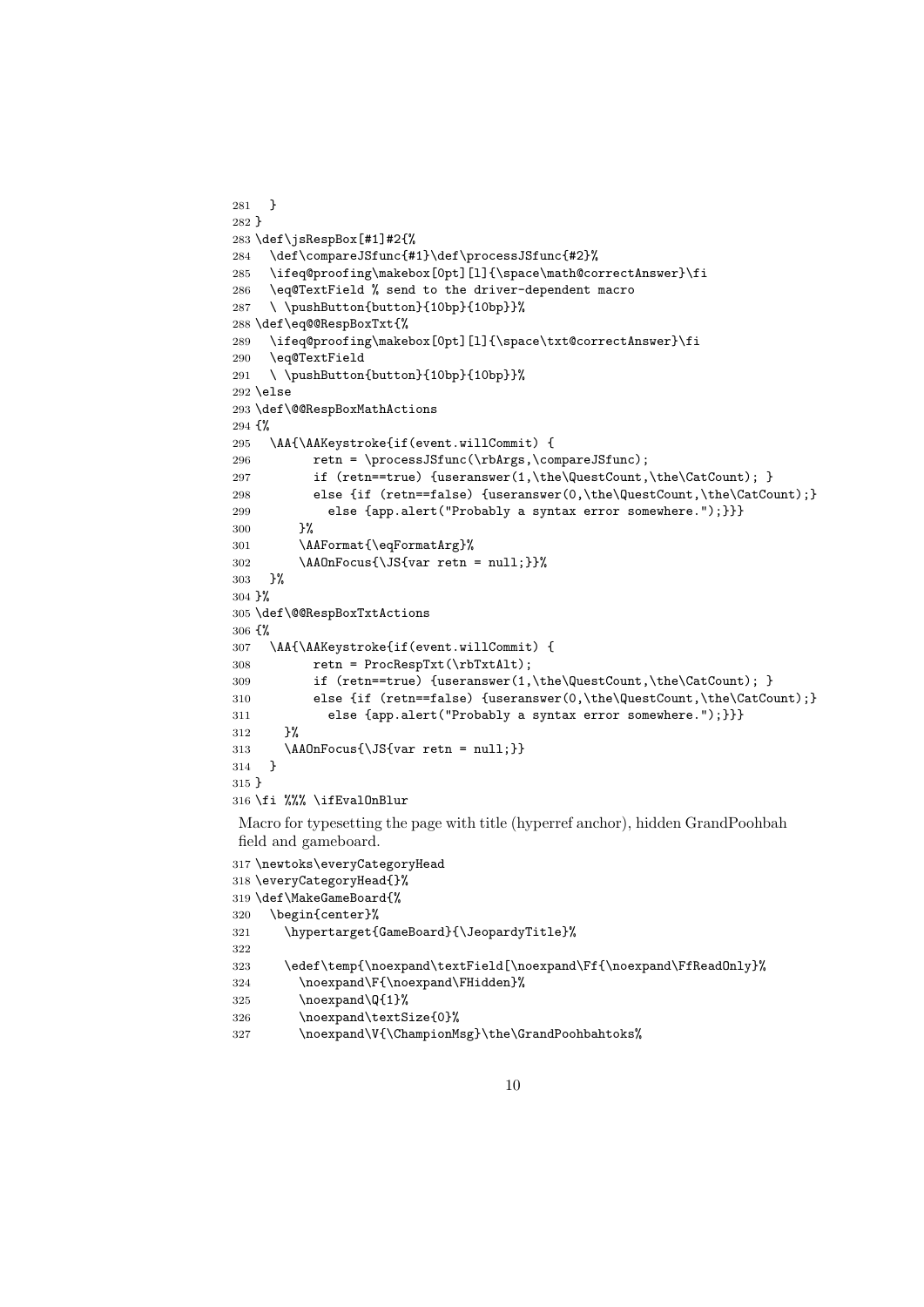```
328 ]{GrandPoohbah}{\textwidth}{\the\GrandPoohbahHeight}}%
329 \temp
330
331 \leavevmode
332 \ifnum\NumberOfQuestions>0%
333 \ifnum\NumberOfCategories>0%
334 \multido{\i=1+1}{\NumberOfCategories}{\leavevmode
335 \vtop{\hsize=\CellWidth \centering
336 \the\everyCategoryHead\csname CategoryName\i\endcsname }}\\%
337 \leavevmode
338 \if@jeopardyBgPicture\insertJeopardyPicture\fi
339 \Multido{\i=1+1}{\NumberOfQuestions}%
340 \quad {\text{\}^{\{i\}}341 \if@jeopardyPicture\hbox to 0 pt{\hss$\j$ }\fi
342 {\Multido{\i=1+1}{\NumberOfCategories}{%
343 \edef\temp{\noexpand\textField[%
344 \noexpand\Ff{\noexpand\FfReadOnly}%
345 \noexpand\S{S}%
346 \noexpand\Q{1}%
347 \the\Celltoks]{Field\j\i}{\CellWidth}{\CellHeight}}%
348 \hbox to 0 pt{\temp\hss}%
349 \if@jeopardyPicture
350 \pushButton[\S{B}%
351 \A{\JS{kliknuti(\j,\i);}}]{Button\j\i}{\CellWidth}{\CellHeight}%
352 \qquad \text{lelese}353 \pushButton[\S{B}\CA{\j00}%
354 \A{\JS{kliknuti(\j,\i);}}]{Button\j\i}{\CellWidth}{\CellHeight}%
355 \fi
356 }\\\leavevmode}%
357 }%
358 \fi
359 \fi
360 \par
361 \AfterGameBoard
362 \if@jeopardyPicture
363 \smallskip\leavevmode
364 \hfill\pushButton[\A{\JS{hideall();}}\CA{Solution}]{Solution}{1.5cm}{12bp}
365 \else
366 \@makeScoreField
367 \fi
368 \end{center}%
369 \newpage
370 }%
371
372 \def\@makeScoreField
373 {
374 \ifoneplayer
375 \dimen0=\NumberOfCategories\CellWidth
376 \edef\temp{\noexpand\textField[\noexpand\V{}\noexpand\textSize{0}
```

```
377 \noexpand\Q{1}
```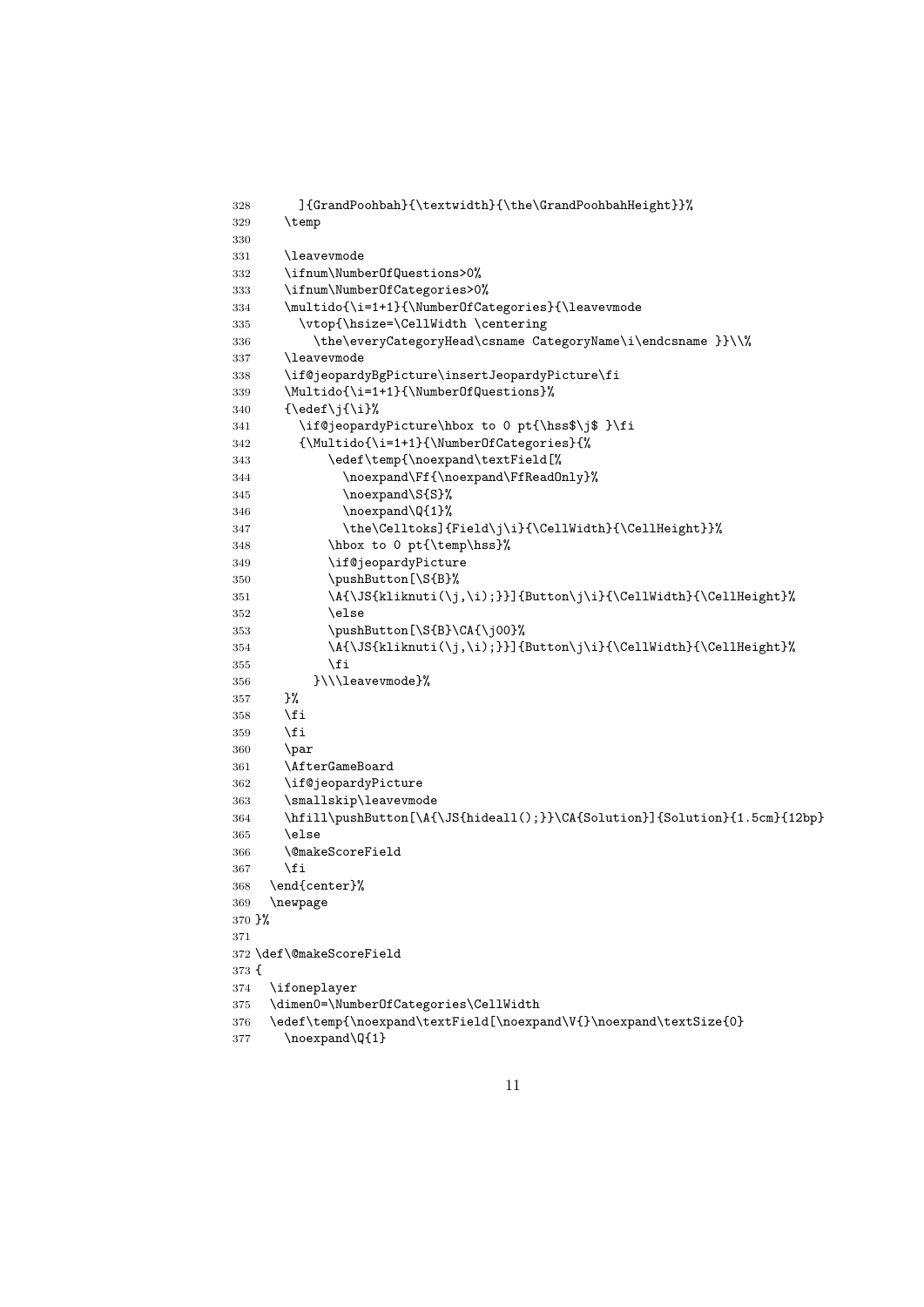```
378 \noexpand\Ff{\noexpand\FfReadOnly}
379 \the\Scoretoks
380 ]{Total.1}{\dimen0}{\ScoreCellHeight}}%
381 \temp
382 \else%two players
383 \dimen0=\NumberOfCategories\CellWidth
384 \dimen1=0.5\dimen0
385 \edef\temp{\noexpand\textField[\noexpand\V{}\noexpand\textSize{0}
386 \noexpand\Q{1}
387 \noexpand\Ff{\noexpand\FfReadOnly}
388 \the\Scoretoks
389 ]{Total.1}{\dimen1}{\ScoreCellHeight}}%
390 \temp
391 \edef\temp{\noexpand\textField[\noexpand\V{}\noexpand\textSize{0}
392 \noexpand\Q{1}
393 \noexpand\Ff{\noexpand\FfReadOnly}
394 \the\Scoretoks
395 ]{Total.2}{\dimen1}{\ScoreCellHeight}}%
396 \temp\\
397 \hbox to \hsize{\hss\hbox to \dimen0
398 {\hss
399 \r{radiobutton[\V{1}\Ff{\FfNoTogetherGoff}\A{\JSfplayer=1; this.getField("whoanswers").va!}400 \hss
401 \hbox % to 0 pt
402 {\hss
403 \edef\temp{%
404 \noexpand\textField[\noexpand\Q{1}\noexpand\Ff{\noexpand\FfReadOnly}\noexpand\V{\i
405 {whoanswers}{0.6\dimen0}{10pt}}\temp\hss
406 }
407 \hbox{hss}408 \radioButton[\Ff{\FfNoToggleToOff}\A{\JS{player=2;this.getField("whoanswers").value=
409 \hss}\hss
410 }%
411 \fi
412 }
413
414 \let\AfterGameBoard\relax
415 \edef\Goal{45*(1+numQuestions)*numQuestions*numCategories*\JeopardyScaleFactor}
Basic Java functionality is rewritten from jj_game.cls. We start with initial
declarations.
416
417 \def\update@who@answers{
418 if (player==1) this.getField("whoanswers").value= "\who@answers@msg{A}";
419 else this.getField("whoanswers").value= "\who@answers@msg{B}";
420 }
421
422 \edef\JeopardyUpdatescore
423 {
```

```
12
```
\ifoneplayer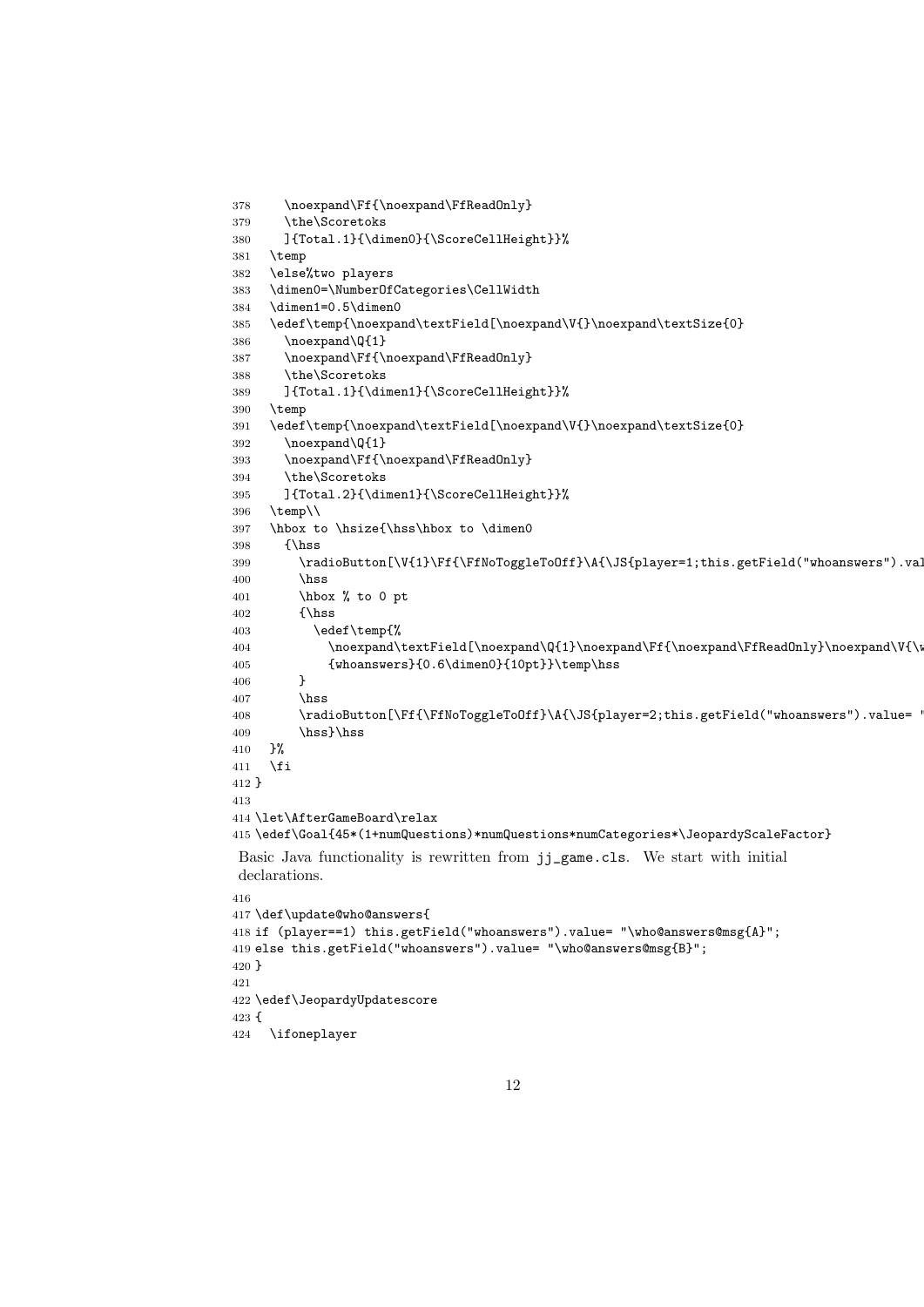```
425 this.getField("Total.1").value="\Scoremessage: "+TotalScoreA;
426 if (TotalScoreA>0)
427 this.getField("Total.1").textColor=\correctColor;
428 else this.getField("Total.1").textColor=\wrongColor;
429 \else
430 this.getField("Total.1").value="\Scoremessage: "+TotalScoreA;
431 if (TotalScoreA>0)
432 this.getField("Total.1").textColor=\correctColor;
433 else this.getField("Total.1").textColor=\wrongColor;
434 this.getField("Total.2").value="\Scoremessage: "+TotalScoreB;
435 if (TotalScoreB>0)
436 this.getField("Total.2").textColor=\correctColor;
437 else this.getField("Total.2").textColor=\wrongColor;
438 if (player==1) {player=2; this.getField("radio").value=2;}
439 else {player=1; this.getField("radio").value=1};
440 \update@who@answers
441 \fi
442 }
443
444
445
446 \begin{insDLJS}[dljslibRMb]{dljsliRMb}{RMb}
447 numQuestions = \the\NumberOfQuestions;
448 numCategories = \the\NumberOfCategories;
449 var player=1;
450 RowClick=0;
451 ColClick=0;
452 SaveRowClick=0;
453 SaveColClick=0;
454 totalQuestions = numQuestions * numCategories;
455 var QAed ="";
456 for (var i=0; i< totalQuestions; i++)QAed +="0";
457 nEM = 0;
458 nCM = 0;
459 var submitted = 0;
460 TotalScoreA = 0;
461 TotalScoreB = 0;
462 NumQAed = 0;
463 Goal = \Goal;
464 \RightWrongMessages
465 var Picture=\Picture;
466 var JeopardyPass=0;
```
These functions check that the page has been opened from the Gameboard and save the row and column number of the button which has been clicked. The OpenAction on the page is turned off after answering all questions.

```
467
468 function kontrola(row,col)
469 {
470 if (NumQAed<totalQuestions)
```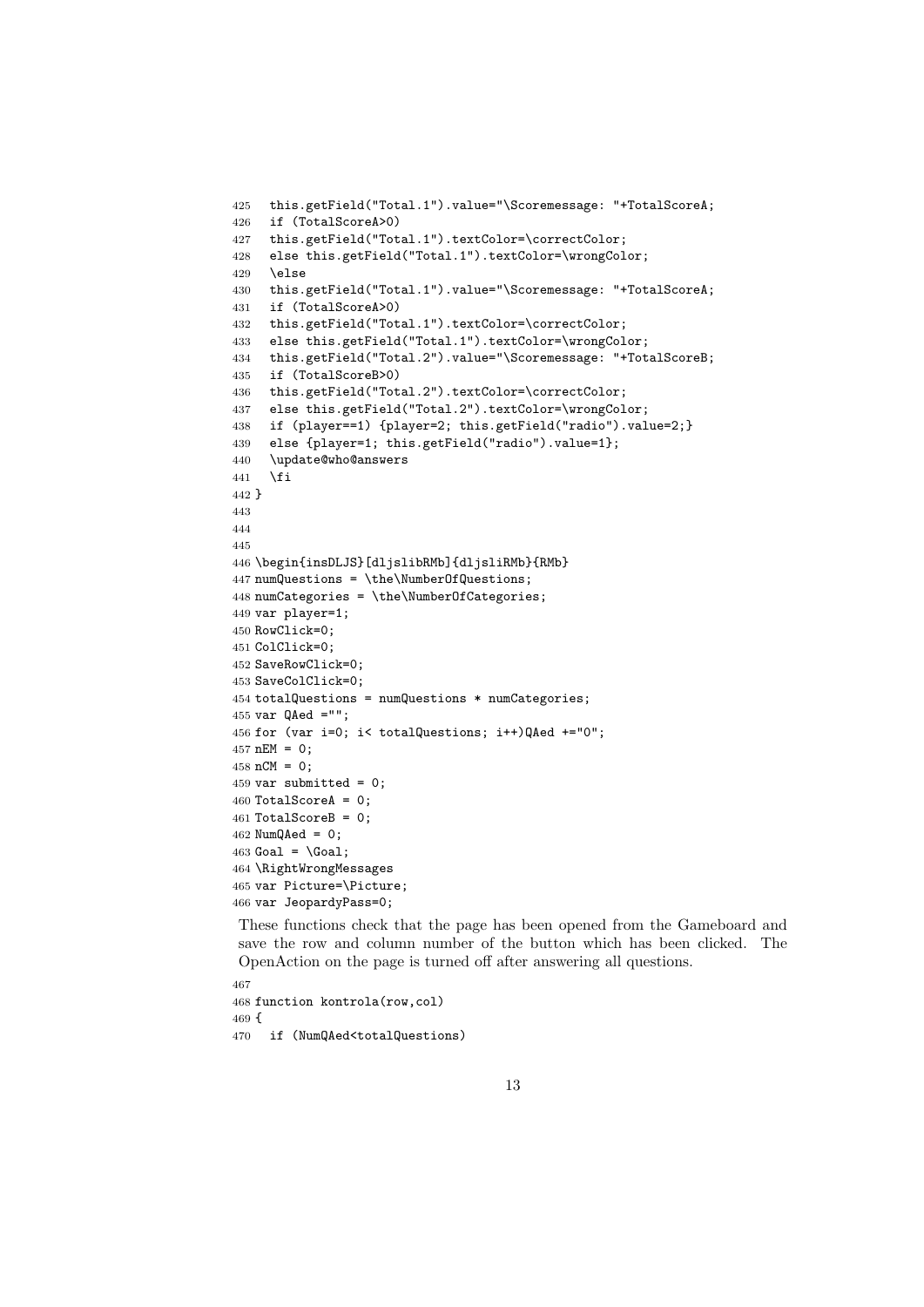```
471 {
472 var p = numQuestions*(col-1)+row-1;473 if (row!=RowClick) gotoNamedDest("GameBoard");
474 if (col!=ColClick) gotoNamedDest("GameBoard");
475 RowClick=0;
476 ColClick=0;
477 }
478 };
479
480 function kliknuti(row,col)
481 {RowClick=row;
482 ColClick=col;
483 SaveColClick=col;
484 SaveRowClick=row;
485 gotoNamedDest(row+""+col);
486 };
487
```
This function notifies the user. If the option picture is active, it also and hides the field on Gameboard in the case of correct answer.

```
488 function useranswer(ans,rowans,colans)
489 {
490 if ((rowans!=SaveRowClick) || (colans!=SaveColClick))
491 {
492 app.alert("\fairmsg");
493 gotoNamedDest("GameBoard");
494 return null;<br>495 \quad \}495496 row= SaveRowClick;
497 col= SaveColClick;
498 this.getField("Button"+row+col).hidden=true;
499 var p = numQuestions*(col-1)+row-1;
500 if (QAed.charAt(p)==0)
501 {
502 QAed = QAed.substring(0,p)+1+QAed.substring(p+1,totalQuestions);
503 if (ans==1)
504 {
505 if (Picture==1)
506 {
507 this.getField("Field"+row+col).hidden=true;
508 }
509 else
510 {
511 this.getField("Field"+row+col).textColor=\correctColor;
512 this.getField("Field"+row+col).value="\RightMessage";
513 }
514 if (player==1)
515 TotalScoreA += \JeopardyScaleFactor*row*100;
516 else
517 TotalScoreB += \JeopardyScaleFactor*row*100;
```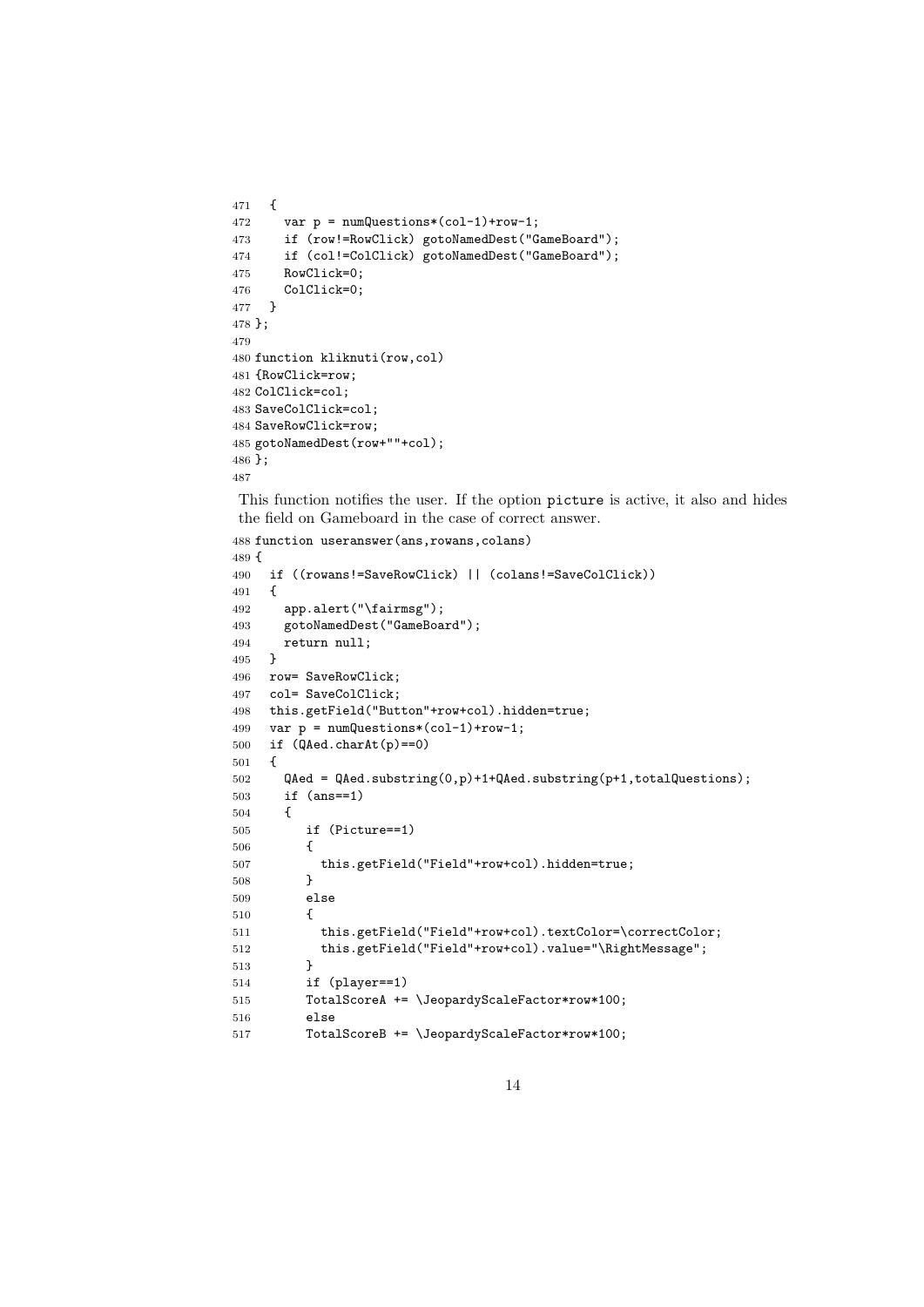```
518 app.alert(aCM[nCM],3);
519 if (++nCM > 6) nCM=0;
520 }
521 else
522 {
523 if (Picture!=1)
524 {
525 this.getField("Field"+row+col).textColor=\wrongColor;
526 this.getField("Field"+row+col).value="\WrongMessage";<br>527 }
527 }
528 if (player==1)
529 TotalScoreA -= \JeopardyScaleFactor*row*100;
530 else
531 TotalScoreB -= \JeopardyScaleFactor*row*100;
532 app.alert(aEM[nEM],3);
533 if (++nEM > 6) nEM=0;
534 }
535 if ((++NumQAed>=totalQuestions) && ((TotalScoreA+TotalScoreB)>=Goal))
536 {
537 if (Picture!=1) this.getField("GrandPoohbah").hidden=false;
538 }
539 }
540 else
541 app.alert(\NotAllowedMesssage);
542 gotoNamedDest("GameBoard");
543 if (Picture!=1)
544 {
545 \JeopardyUpdatescore
546 }
547 };
```
This function hides in the first call all fields and buttons on the gameboard and after the second call shows the \ChampionMsg. In addition, it sets NumQAed=totalQuestions and the user is allowed to go through the pages of the document.

```
548 function hideall(){
549 NumQAed=totalQuestions;
550 var i=0;
551 var j=1;
552 if (JeopardyPass==0)
553 {
554 JeopardyPass=1;
555 for (var i=0; i< numQuestions; i++)
556 {
557 for (var j=0; j< numCategories; j++)
558 {
559 row=i+1; col=j+1;
560 this.getField("Field"+row+col).hidden=true;
561 this.getField("Button"+row+col).hidden=true;
562 }
```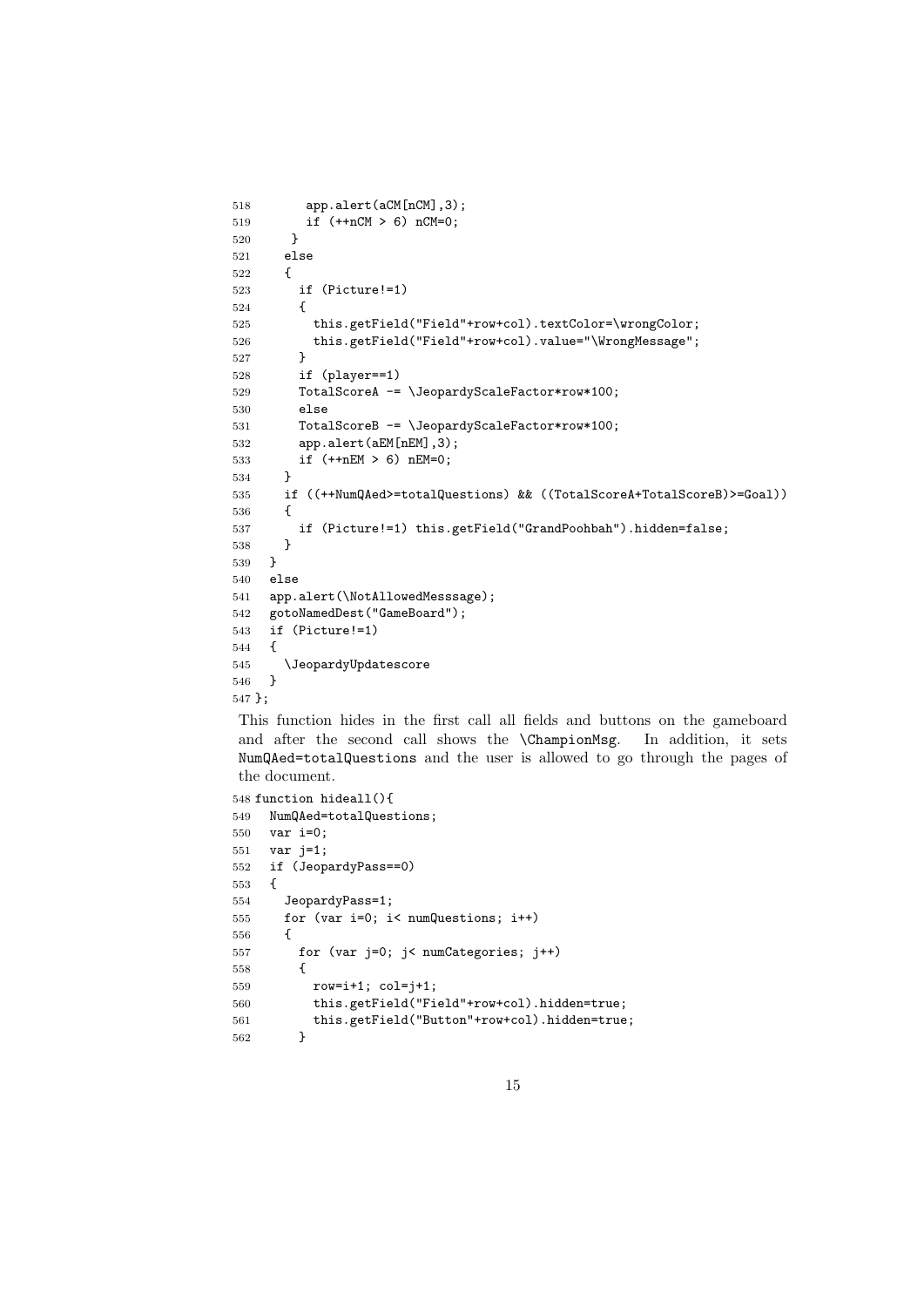```
563 }
564 }
565 else
566 this.getField("GrandPoohbah").hidden=false;
567 }
```
We redefine function used in exerquiz package. We will turn off notification of the correct and incorrect answers by changing the strokecolor of the text fields.

```
568 function notifyField(success, flag, fieldname) {
569 return success;
570 }
```
\end{insDLJS}

The fields in Acrobat have bigger dimension than their dimensions visible by T<sub>EX</sub>. From this reason they overlap a bit. The user may try to remove this overlap, which is not nice together with picture, using option finetune. This option tries to resolve this problem by using smaller buttons than the \CellWidth and \CellHeight. The user has to set manually the dimension \AditionalShift which is used to shift the image vertically to adjust correct position. (Sorry for the inconvenience.) I know that this solution is not clean enough but . . . I did my best. At least for this verion of jeopardy style. Look at the files game1a.tex and game4.tex. You can also try to remove the option finetune from these files and compaile again to note the difference.

```
572 \newlength\AditionalShift
573 \AditionalShift=0pt
574
575 \if@jeopardyFineTune
576 \newlength \finetunelength
577 \newlength \finetuneCellWidth
578 \newlength \finetuneCellHeight
579 \finetunelength=1pt
580
581 \def\insertJeopardyPicture{%
582 \dimen1=\finetunelength
583 \multiply\dimen1 by \NumberOfCategories
584 \advance\dimen1 by \GameWidth
585 \setbox\JeopardyPictureBox=%
586 \hbox{\includegraphics[width=\dimen1]{\JeopardyPictureFile}}%
587 \dimen1=\finetunelength
588 \multiply\dimen1 by \NumberOfQuestions
589 \dimen2=\ht\JeopardyPictureBox
590 \advance\dimen2 by -1.9\dimen1
591 \SetGameHeight{\dimen2}%
592 \dimen0=\CellHeight
593 \divide\dimen0 by 2
594 \hbox to 0 pt{\vbox to 0 pt{\kern -\dimen0\kern-\AditionalShift
595 \box\JeopardyPictureBox\vss}\hss}%
596 }
597
```

```
598
```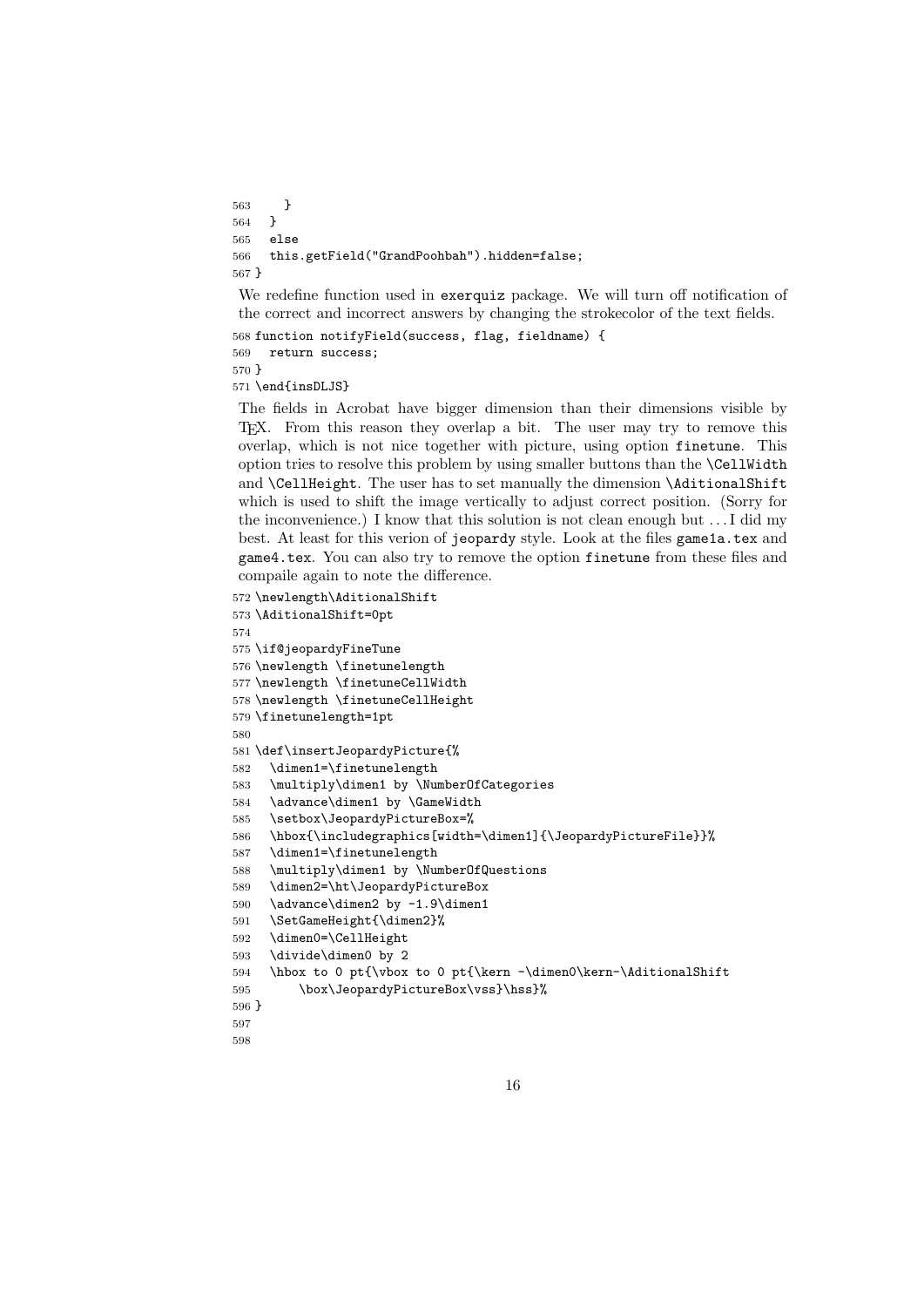```
599
600 \def\MakeGameBoard{%
601 \begin{center}%
602 \fboxsep=\finetunelength
603 \fboxrule=0pt
604 \hypertarget{GameBoard}{\JeopardyTitle}%
605
606 \edef\temp{\noexpand\textField[\noexpand\Ff{\noexpand\FfReadOnly}%
607 \noexpand\F{\noexpand\FHidden}%
608 \noexpand\Q{1}%
609 \noexpand\textSize{0}%
610 \noexpand\V{\ChampionMsg}\the\GrandPoohbahtoks%
611 ]{GrandPoohbah}{\textwidth}{\the\GrandPoohbahHeight}}%
612 \temp
613
614 \leavevmode
615 \ifnum\NumberOfQuestions>0%
616 \ifnum\NumberOfCategories>0%
617 \multido{\i=1+1}{\NumberOfCategories}{\leavevmode
618 \vtop{\hsize=\CellWidth \centering
619 \the\everyCategoryHead\csname CategoryName\i\endcsname }}\\%
620 \leavevmode
621 \if@jeopardyBgPicture\insertJeopardyPicture\fi
622 \finetuneCellWidth=\CellWidth
623 \advance\finetuneCellWidth by -\finetunelength
624 \finetuneCellHeight=\CellHeight
625 \vtop{%
626 \Multido{\i=1+1}{\NumberOfQuestions}%
627 {\edef\j{\i}%
628 \hbox{%
629 \if@jeopardyPicture\hbox to 0 pt{\hss$\j$ }\fi
630 \Multido{\i=1+1}{\NumberOfCategories}{%
631 \edef\temp{\noexpand\textField[%
632 \noexpand\Ff{\noexpand\FfReadOnly}%
633 \noexpand\S{S}%
634 \noexpand\Q{1}%
635 \the\Celltoks]{Field\j\i}{\finetuneCellWidth}{\finetuneCellHeight}}%
636 \text{\hbox{{\tt box}} to 0 pt{\temp\hspace{-1.5mm}{\tt cmb}}637 \if@jeopardyPicture
638 \pushButton[\S{B}%
639 \A{\\JS{kliknuti(\j,\i)}\}{Button\j\i}{\finetuneCellWidth}{\finetuneCellHeight}
640 \text{le}641 \pushButton[\S{B}\CA{\j00}%
\{\S_{\lambda}(x)\in\Lambda\}{\finetuneCellWidth}{\finetuneCellHeight} \end{\sight} \end{\sight} \end{\sight} \end{\sight} \end{\sight} \end{\sight} \end{\sight} \end{\sight} \end{\sight} \end{\sight} \end{\sight} \end{\sight} \end{\s
643 \qquad \qquad \text{if } \text{\AA}644 }}}\kern-1pt
645 }}%
646 \fi %%% \ifnum\NumberOfQuestions>0%
647 \fi %%% \ifnum\NumberOfCategories>0%
648 \par
```